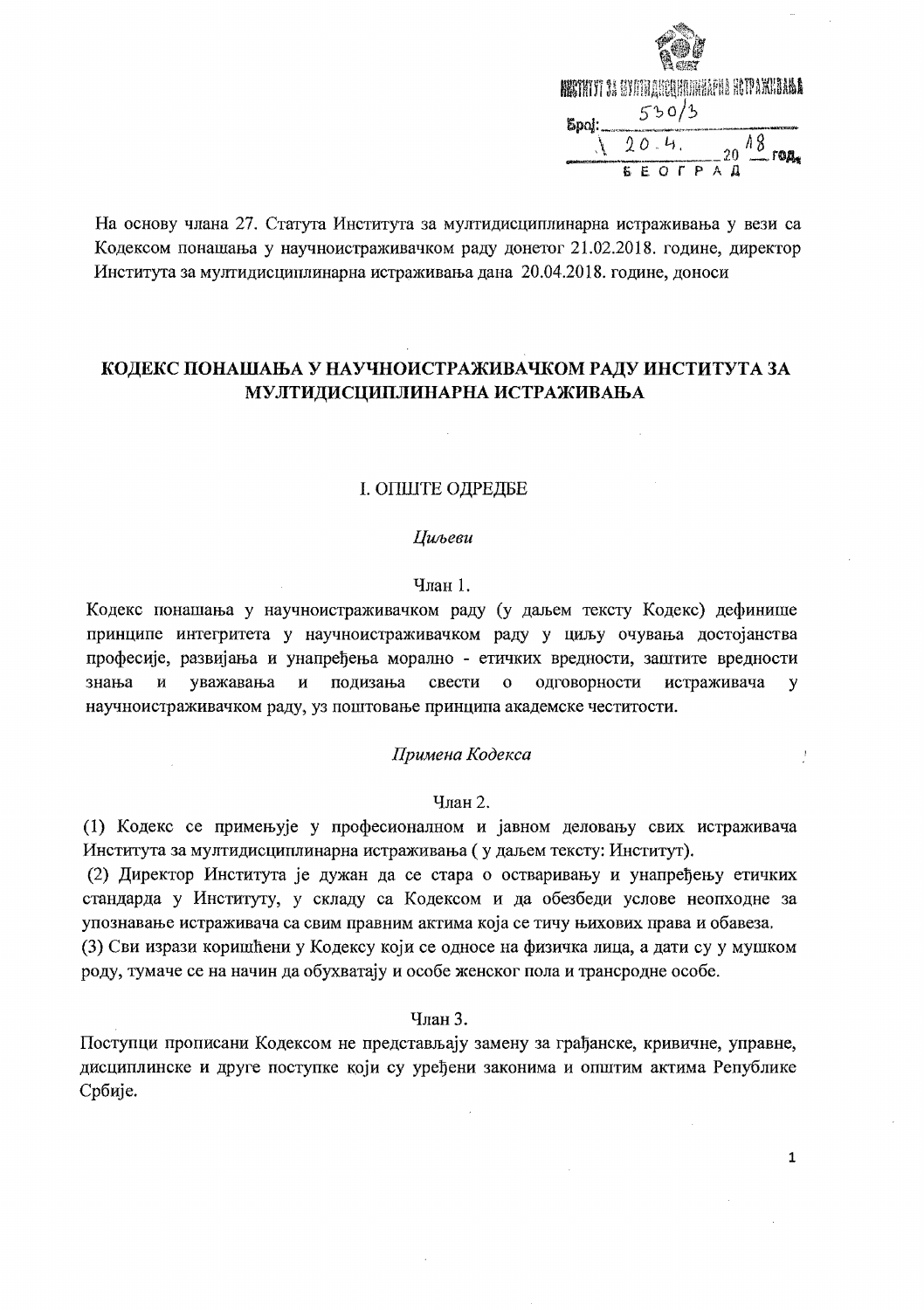# **II НАЧЕЛА**

# Члан 4.

Поштење у истраживању подразумева поштовање следећих начела:

- 1. Искреност у представљању циљева и намера истраживања, искреност у прецизном и нијансираном извештавању о истраживачким методима и поступциима, као и у изношењу тврдњи у вези с могућим применама истраживачких резултата;
- 2. Поузданост у извођењу истраживања (педантност, пажљивост и темељитост), и у објављивања резултата (исправно, потпуно и објективно извештавање);
- 3. Објективност у тумачењу и закључивању морају бити засновани на чињеницама и подацима који се могу доказати и поново проверити;
- 4. Непристрасност и независност од заинтересованих страна, од идеолошких или политичких интересних група, и од економских или финансијских интереса;
- 5. Отворена конуникација у дискусији о раду са другим научницима и/или с јавношћу. Ова отвореност предпоставља одговарајуће чување и доступност података:
- 6. Вођење бриге за учеснике и субјекте истраживања, било да су они људска бића, животиње, културни објекти или објекти животне средине;
- 7. Исправност у навођењу одговарајућих литературних извора (референци) и с поштовањем и уважавањем одавању признања другим колегама за њихов рад;
- 8. Одговорност према будућим генерацијама научника њиховим образовањем уз менторство и надзор.

### **III ЕТИЧКА ПРАВИЛА У НАУЧНОМ РАДУ**

Кодекс одређује следеће категорије научне праксе:

Добра пракса коришћења података: доступност и приступ

# Члан 5.

Све податке треба чувати на сигурном месту у приступачном облику;

Оригинални научноистраживачки подаци треба да буду документовани и архивирани у периоду од најмање 5 година;

Објављене истраживачке податке треба ставити на увид колегама које желе да понове студију или да их упореде са својим налазима;

Гарантовани су слобода кретања научника, право на избор сарадника, слобода изражавања и комуникације.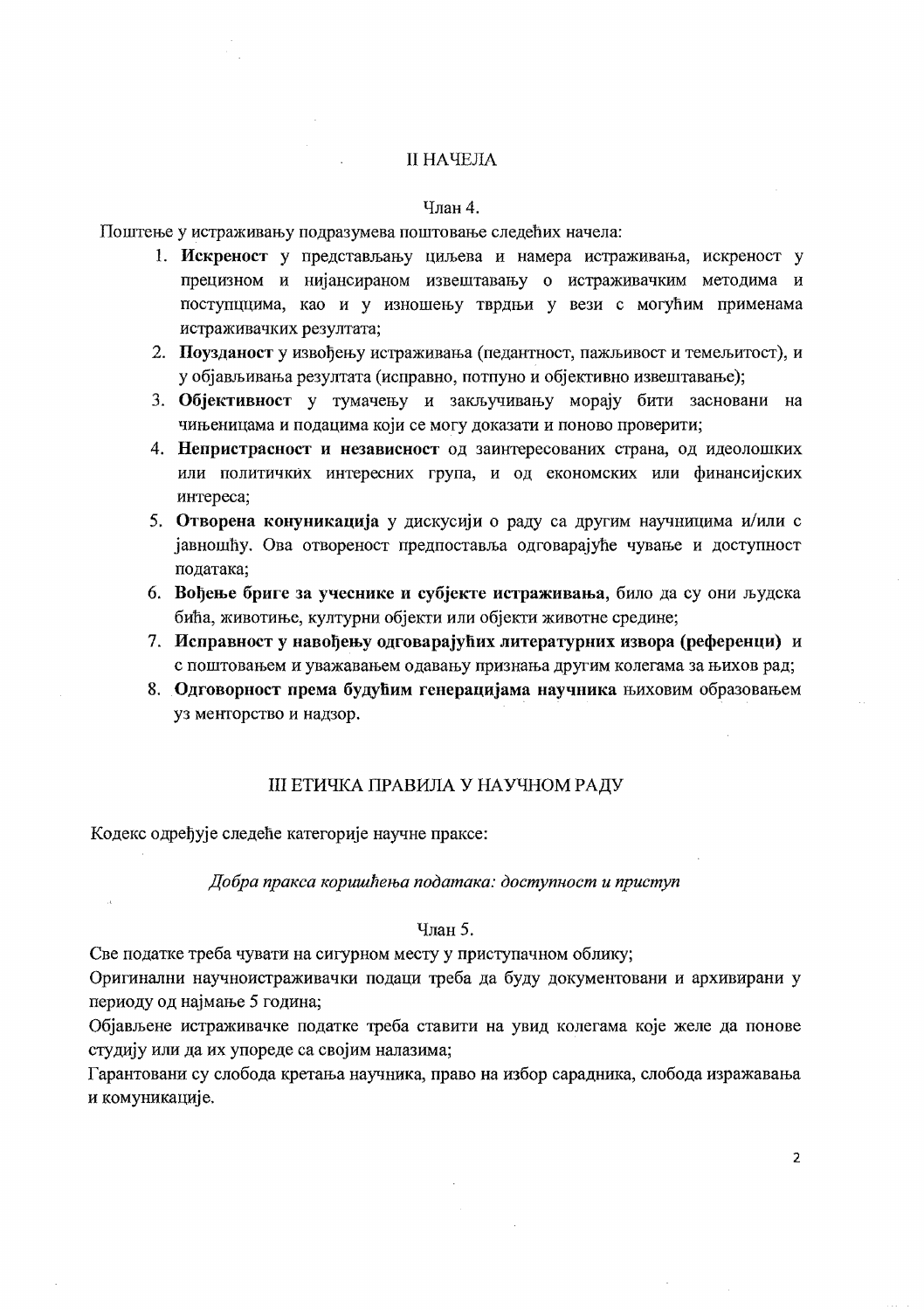# Одговарајуће истраживачке проиедуре

# Члан 6.

Сва истраживања би морала да буду осмишљена и пажљиво спроведена, немар, журбу и непажњу треба избегавати да би се смањила вероватноћа људске грешке;

Истраживачи су дужни да настоје да испуне циљеве предвићене пројектом, у сразмери с одобреним средствима за (су)финансирање пројектних активности;

Истраживачи морају настојати да умање потенцијалне штетне утицаје на животну средину и воде рачуна о ефикасном коришћењу ресурса минимизацији отпада;

Корисници, спонзори и донатори треба да буду упозорени на етичке и правне обавезе истраживача, као и могућа ограничења које ове обавезе могу произвести;

Тајност података или налаза треба поштовати и заштитити.

# Одговарност у истраживачким поступиима

# Члан 7.

Свим истраживачима субјектима и објектима треба руковати с поштовањем и бригом; Здравље, безбедност и добробит заједнице, односно сарадника и других чланица у вези с истраживањима, не треба да буду угрожени;

Осетљивост у вези да старошћу, полом, културом, религијом, етичким пореклом и друштвеном класом истражиавчких субјеката треба евидентирати;

Протоколе истраживања не треба нарушавати. Ово подразумева: -добровољни пристанак испитаника да учествују; за малолетна лица и лица под старатељством обавезан је пристанак родитеља или старатеља, - чување личних података испитаника у највећој могућој тајности, избегавање коришћења добијених информација ван сврхе истраживања; Употреба животиња у истраживању прихватљива је само ако алтернативни начини да се постигну резултати нису сврсисходни и довољно добри. Повређивање или узнемиравање животиња се мора свести на минимум.

# Понашање током објављивања резултата истраживања

# Члан 8.

Истраживачи су дужни да објаве резултате и тумачења својих истраживања на отворен, поштен, транспарентан и тачан начин;

Истраживачи треба да да теже да објаве резултате својих истраживања што је пре могуће пре сем у случајевима у којима је неопходно предходно заштити комерцијалну и/или интелектуалну својину;

У случају коауторских радова, ауторство треба да се заснива на испуњењу следећих услова:

Коаутор је дужан да допринесе креативном процесу бар једном од следећих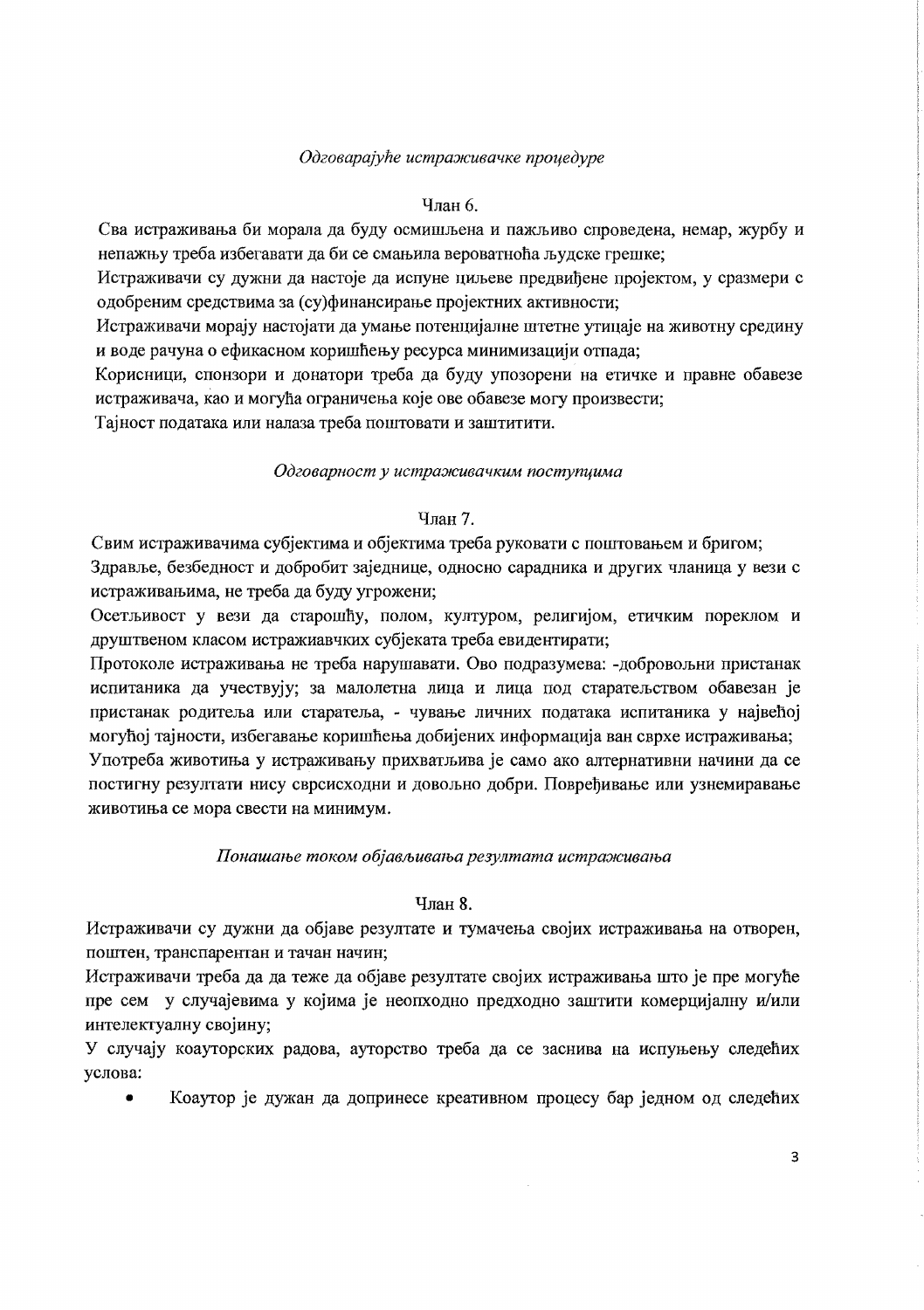елемената: идеја, планирање, сакупљање података, анализа резултата и њихова интерпретација;

- Коаутор је дужан да допринесе припреми чланка за објављивање учествујући у писању рукописа и његовој критичкој ревизији.
- Сваки коаутор би требао да да писмену сагласност да прихвата коначну верзију  $\bullet$ рукописа.
- У случају захтева уредништва часописа коме је послат рукопис, коаутори састављају кратак извештај у коме је описан допринос сваког коаутора.
- Сви коаутори гарантују тачност објављених резултата.  $\bullet$

Редослед коаутора на раду треба да буде одређен договором свих коаутора, идеално на почетку пројекта, заједничког рада или израде чланак/монографије и може пратити националне и/или дисциплинске обичаје.

Сви аутори су дужни да пре слања рукописа у часопис пријаве све релевантне облике сукоба интереса који могу бити: лични, финансијски, академски, комерцијални или политички:

Рад и интелектуални допринос других сарадника, који су утицали на резултате истраживања треба да буду признати. Повезани рад треба правилно цитирати.

У комуникацији с јавношћу и у популарним медијима треба одржавати исте стандарде тачности и поштења. Треба се одупрети сваком покушају преувеличавања значаја и применљивости открића;

Објављивање истих радова у различитим часописима је прихватљиво само уз сагласност уредника часописа и правилно помињање предходног објављивања. У библиографијама аутора такви радови морају бити поменути као један рад:

Финансијске или друге врсте подршке за спроведено истраживање и његово објављивање треба да буду правилно наведене у захвалници.

# Рецензија и уређивачка питања

#### Члан 9.

Уредник или рецензент који има потенцијални сукоб интереса из члана 8., дужан је да се повуче из учешћа у било ком облику доношења одлуке. Ако је учешће у доношењу одлуке упркос постојећем конфликту интереса неизбежно, требало би га обелоданити читалачкој публици:

Рецензенти су дужни да благовремено пруже детальну, прецизну, објективну и оправдану процену рукописа и укажу на евентуално кршење етичких норми;

Сваки рукопис се третира као поверљив документ: Поверљивост и анонимност рецензирања мора бити обезбеђена.

Рецензенти и уредници не смеју да користе податке или тумачења података приказаних у поднетом рукопису без дозволе аутора све док се научно дело не објави;

 $\overline{a}$ 

 $\mathcal{L}$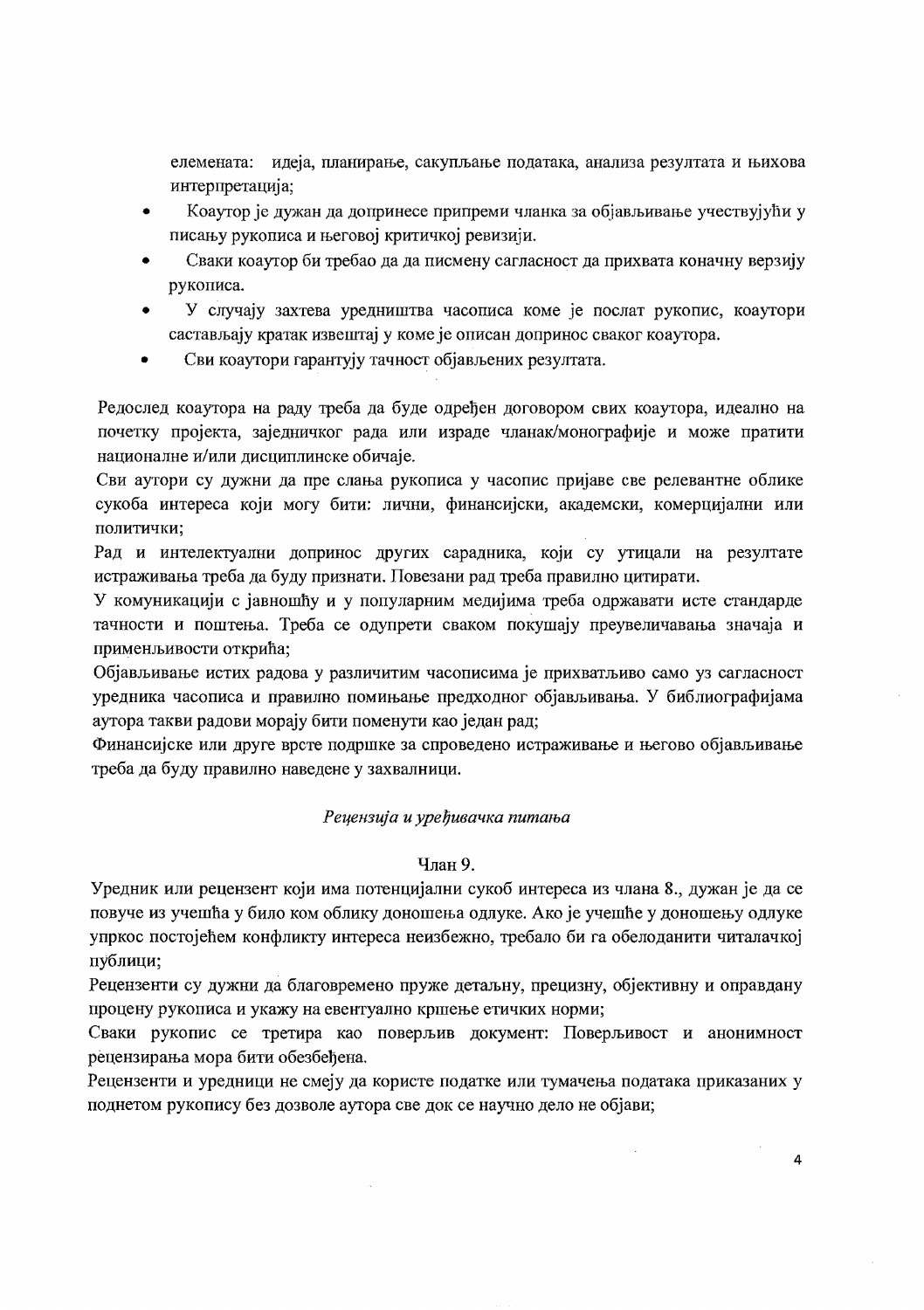Исти стандарди и правила се примењују у процесу рецензије пројеката и програма поднетих за финансирање, као и у процесу доделе награда и признања институцијама и појединцима.

### ІУ ПРЕВАРЕ У НАУШИ

# Члян 10

Најтежи облици превара у науци су: плагирање, лажно ауторство, измишљање и кривотворење резултата и аутоплагирање, за које Одбор за етику у науци министарства надлежног за научноистраживачку делатност покреће поступак утврђивања одступања од добре научне праксе.

За остале повреде Кодекса Етичка комисија Института покреће поступак утврђивања одступања

од добре научне праксе.

# Члан 11.

У научноистараживачком раду није дозвољено плагирање, лажно ауторство, измишљање и кривотворење резултата и аутоплагирање.

Забрана из става 1. овог члана се односи на сва објављена научна дела.

#### Плагирање

#### Члан 12.

Плагирање је представљање туђих идеја или туђег рада, у целини или деловима, без навођења изворног ауторства или изворника, односно противзаконито присвајање туђих интелектуалних творевина и научних резултата и њихово приказивање као својих, као и:

- дословно преузимање текста другог аутора, односно копирање из електронских или штампаних извора, са српског или страног језика, у деловима или целости, без навођења имена аутора и извора из којег је текст преузет, као и без јасног обележавања преузетог дела;

- препричавање или сажимање текста другог аутора из електронских или штампаних извора, са српског или страног језика, у деловима или целости, без одговарајућег навођења имена аутора и извора из којег је текст преузет, као и без јасног обележавања

Истраживачи Института гарантују изворност научних радова које објављују, као и тачност у приказивању и навођењу информација о пореклу идеја и навода којима су се у раду користили.

препричаног дела; - представљање идеја других аутора као својих, без одговарајућег навођења имена аутора, односно извора из којих је идеја преузета.

### 5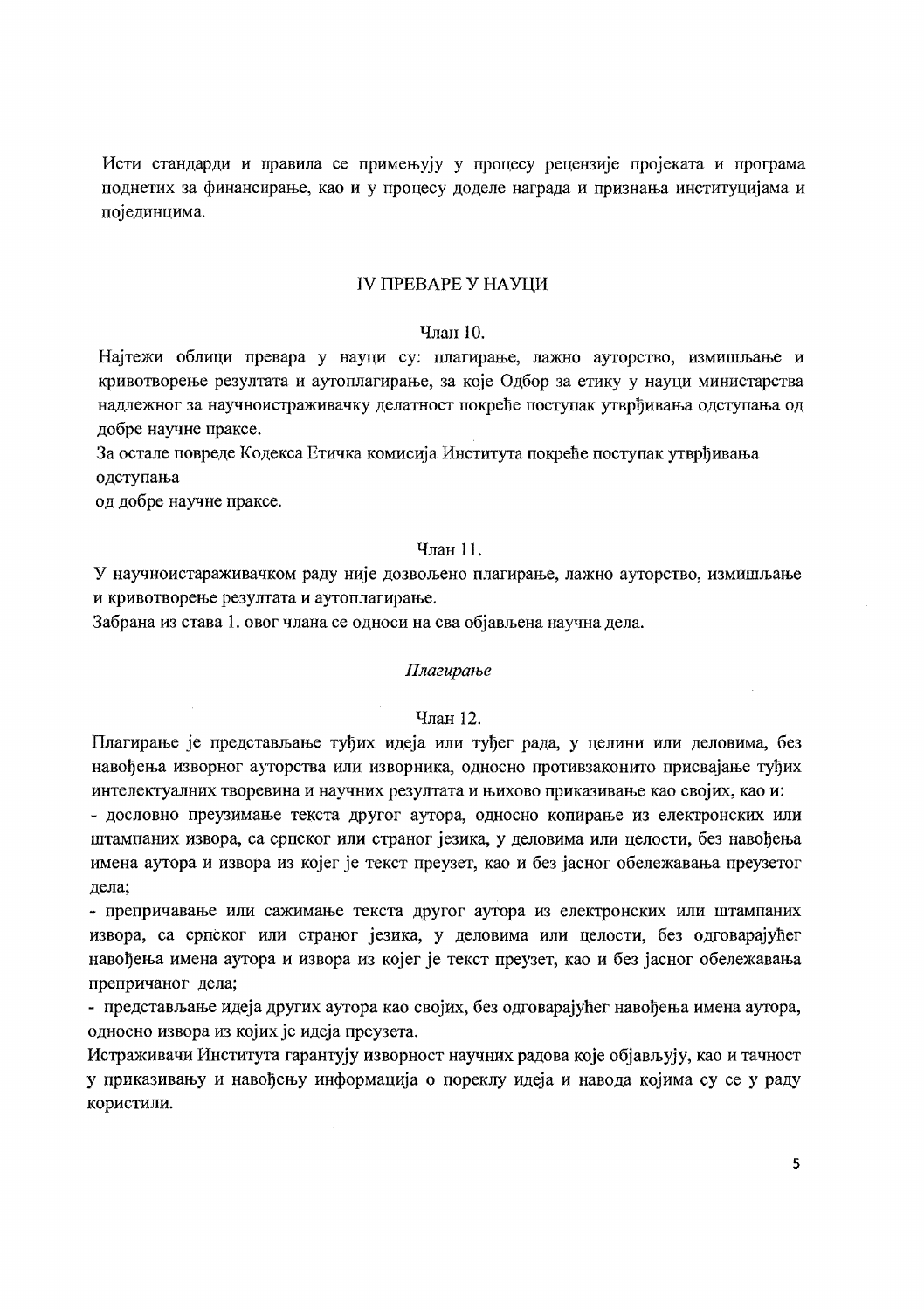### Лажно ауторство

 $\tau$ 

#### Члан 13.

Лажно ауторство је навођење као аутора лица које или није учествовало или, сходно члану 8., није значајно допринело у изради научног дела.

Сарадници Института су дужни да као ауторе наводе само оне истраживаче који су значајно допринели процесу настајања и објављивања научног рада.

#### Измишљање и кривотворење резултата

# Члан 14.

Измишљање и кривотворење резултата је деловање којим се манипулише предметом, опремом или процесом истраживања, са циљем да резултати научног истраживања буду намерно подешени или тенденциозно протумачени.

Посебан облик измишљања и кривотворења резултата је несавесно и неодговорно приказивање чињеница у извештајима о научноистраживачком раду.

### Аутоплагирање

### Члан 15.

Аутоплагирање је поновно објављивање свог раније објављеног научног дела као новог и оригиналног.

# **V ОРГАНИ И ТЕЛА ЗА СПРОВОЂЕЊЕ КОДЕКСА**

#### Члан 16.

У поступку утврђивања повреда Кодекса и развоја етичких стандарда учествују директор Института, Научно веће Института, Етичка комисија Института и Одбор за етику у науци министарства надлежног за научноистраживачку делатност.

### Етичка комисија Института

### Члан 17.

Чланове Етичке комисије бира Научно веће Института на образложени предлог директора Института.

Етичка комисија Института има три члана.

Мандат чланова Етичке комисије траје две године уз могућност једног поновног именовања.

Етичка комисија доноси пословник о раду којим ближе уређује поступак и начин одлучивања у случају нарушавања правила добре научне праксе, утврђене овим Кодексом, као и друга питања од значаја за рад комисије.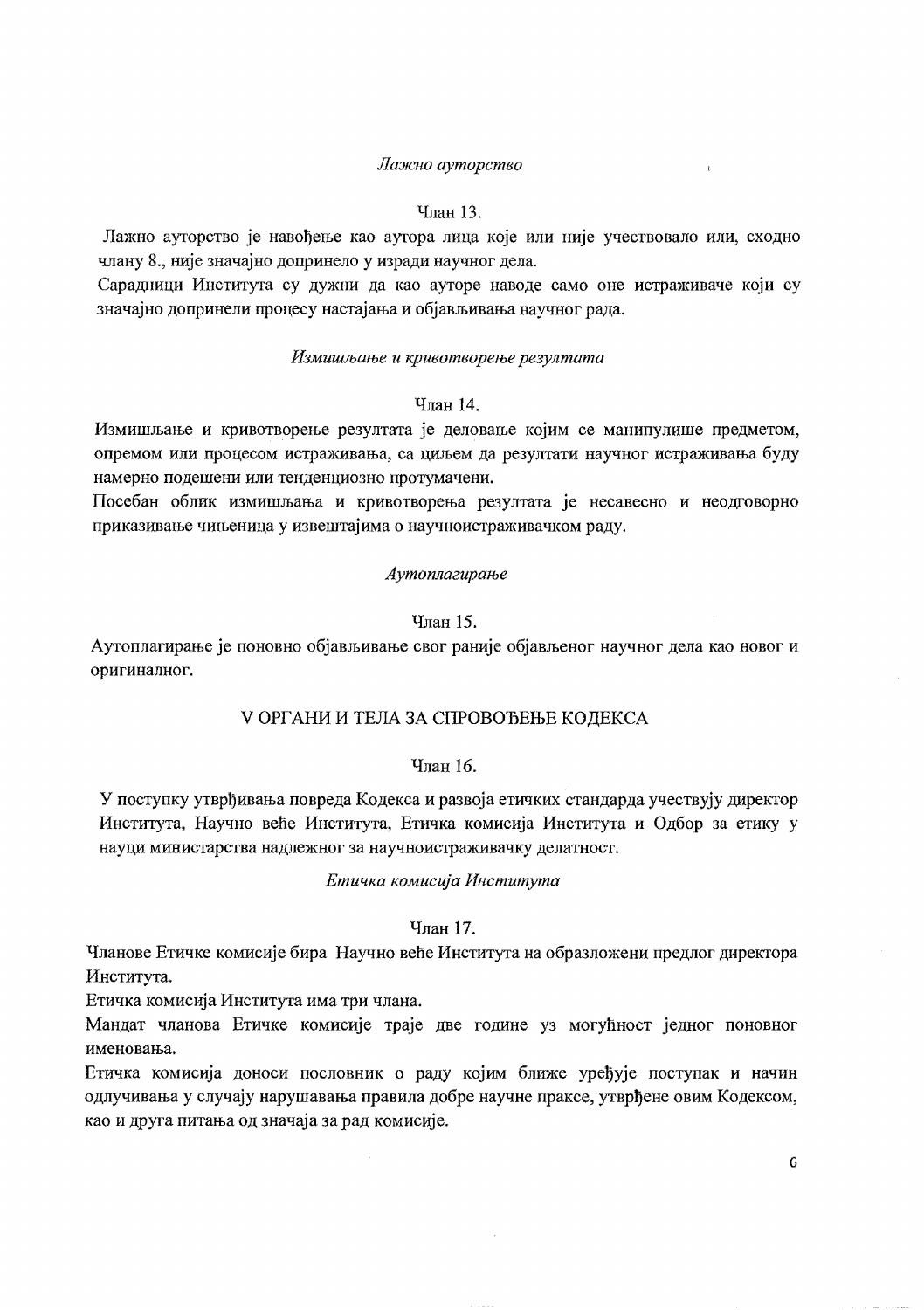# **VI MEPE ЗА ПОВРЕЛУ КОЛЕКСА**

### Члан 18.

Етичка комисија, кад утврди да истраживач крши правила и норме Кодекса саставља Извештај са са мишљењем на основу навода и података из захтева, предметне документације и, по потреби, долатних појашњења и доставља га директору.

Директор доставља Извештај Научном већу Института.

На основу Одлуке Научног већа, директор изриче опомену.

Опомена се изриче учиниоцу за остале повреде Кодекса, за кога се може очекивати да ће писано упозорење без објављивања довољно утицати на њега да више не врши повреде Кодекса. Опомена се уноси у евиденцију о изреченим мерама упозорења, али не чини саставни део досијеа истраживача.

Научно веће кад утврди да истраживач крши правила и норме Кодекса, може да:

- 1) предложи директору да изрекне опомену.
- 2) подносе предлог Одбору за етику у научноистраживачкој делатности да покрене поступак за утврђивање одступања од добре научне праксе и изрекне јавну опомену.
- захтев Одбору за етику у научноистраживачкој делатности за 3) подносе покретање поступка за одузимање истраживачког, односно научног звања.

### Члан 19.

Одбор за етику у науци, кад утврди да истраживач крши правила и норме Кодекса понашања у научноистраживачком раду, овлашћен је да:

1) изриче јавну опомену:

2) доноси закључак о покретању поступка за одузимање истраживачког, односно научног звања, по захтеву научног већа института, односно наставно-научног већа факултета и лица која имају докторат наука или истраживачко, односно научио звање;

3) предложи забрану учешћа у раду тела која су задужена за старање о квалитету научноистраживачког рада (Национални савет за научни и акредитацију научноистраживачких организација и матични научни одбори);

4) предложи забрану коришћења средстава за науку и истраживање опредељена према прописима о научноистраживачкој делатности на пројектима Министарства, за период од пет година.

Коначну одлуку о предлозима Одбора за етику у науци из става 1. тачке 3) и 4) овог члана доноси министарство надлежно за научноистраживачку делатност.